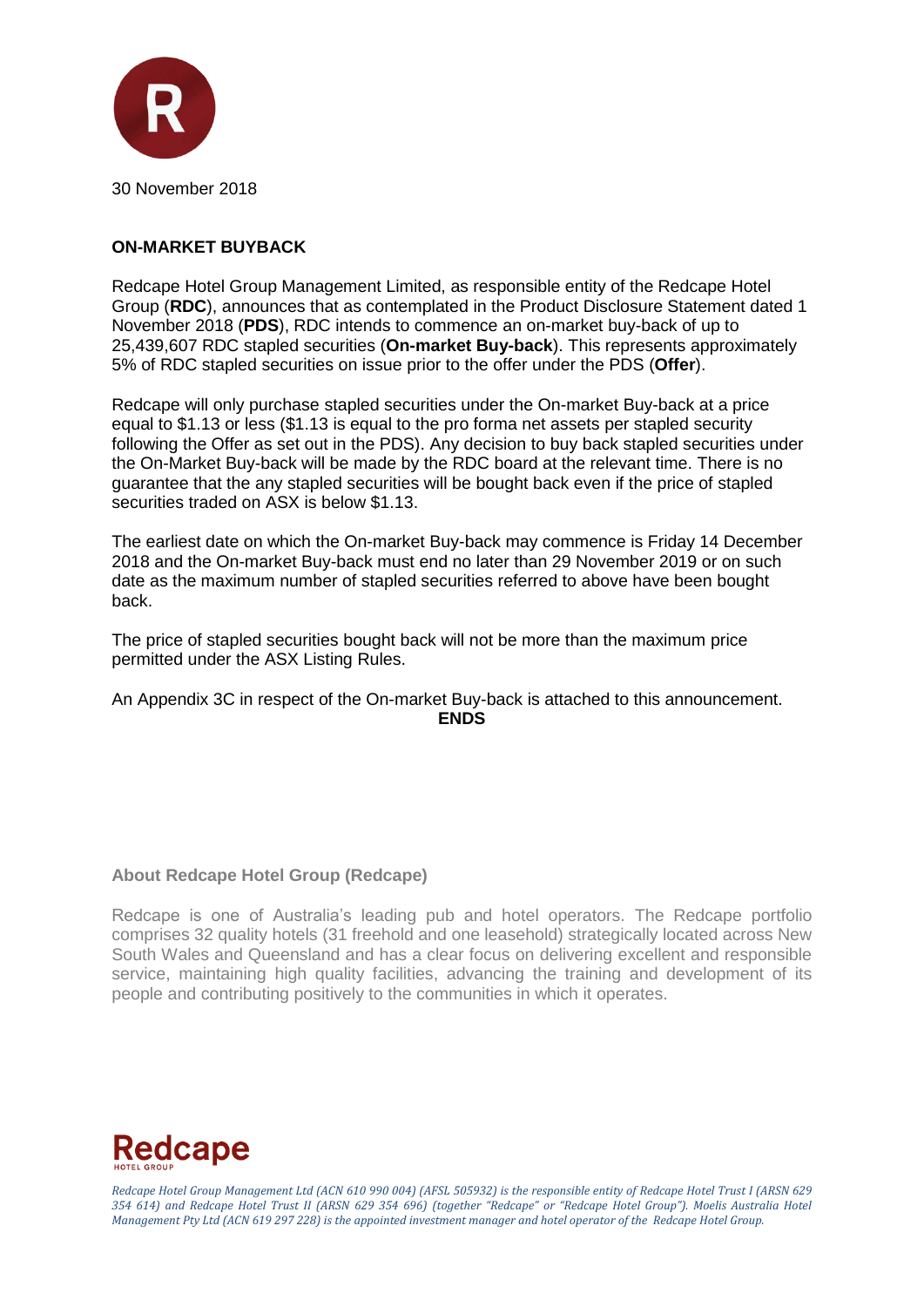Rule 3.8A

# **Appendix 3C**

## **Announcement of buy-back** (except minimum holding buy-back)

Information and documents given to ASX become ASX's property and may be made public. Introduced 1/9/99. Origin: Appendix 7B. Amended 13/3/2000, 30/9/2001, 11/01/10

Name of entity

Redcape Hotel Group (RDC) comprising Redcape Hotel Trust I and Redcape Hotel Trust II the securities in which are stapled together to form RDC stapled securities

ABN/ARSN

Redcape Hotel Trust I  $-$  ARSN 629 354 614 Redcape Hotel Trust II  $-$  ARSN 629 354 696

We (the entity) give ASX the following information.

## **Information about buy-back**

| $\mathbf{1}$   | Type of buy-back                                                                                                                 | On-market                               |
|----------------|----------------------------------------------------------------------------------------------------------------------------------|-----------------------------------------|
| $\mathbf{2}$   | <sup>+</sup> Class of shares/units which is<br>the subject of the buy-back (eq,<br>ordinary/preference)                          | <b>Stapled Securities</b>               |
| 3              | Voting rights (eg, one for one)                                                                                                  | One for one                             |
| $\overline{4}$ | Fully paid/partly paid (and if   Fully paid<br>partly paid, details of how much<br>has been paid and how much is<br>outstanding) |                                         |
| 5              | Number of shares/units in the<br><sup>+</sup> class on issue                                                                     | 551,445,932                             |
| 6              | Whether shareholder/unitholder<br>approval is required for buy-back                                                              | Securityholder approval is not required |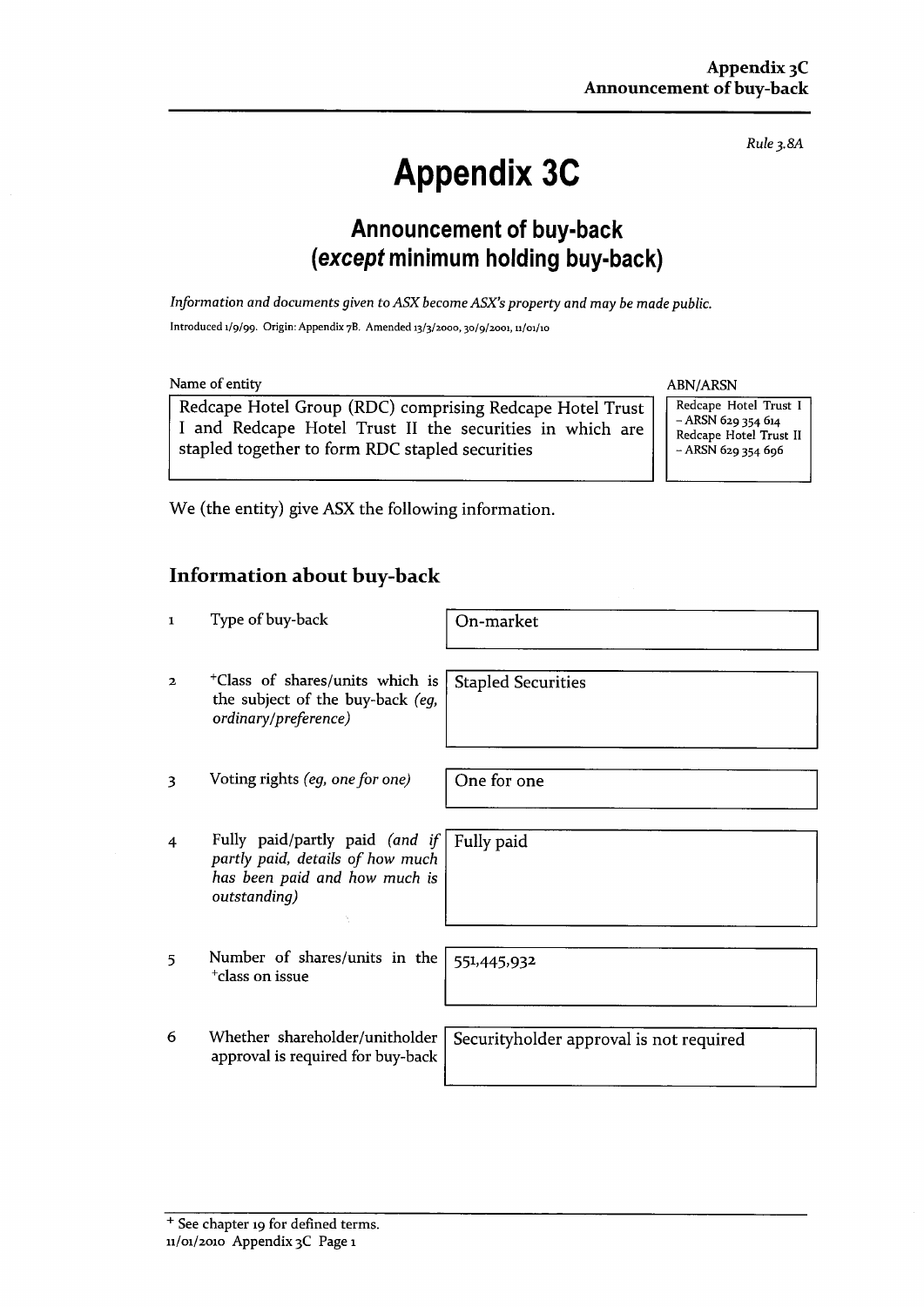| 7 | Reason for buy-back                                                                                                                                        | To provide liquidity for securityholders upon<br>listing.                                                                                                                                                                                                                                                                                                                                                                                                                                                                                                    |
|---|------------------------------------------------------------------------------------------------------------------------------------------------------------|--------------------------------------------------------------------------------------------------------------------------------------------------------------------------------------------------------------------------------------------------------------------------------------------------------------------------------------------------------------------------------------------------------------------------------------------------------------------------------------------------------------------------------------------------------------|
| 8 | Any other information material<br>to a shareholder's/unitholder's<br>decision whether to accept the<br>offer (eg, details of any proposed<br>takeover bid) | Pursuant to ASIC Corporations (ASX-listed<br>Scheme On-market Buy-backs) Instrument<br>$2016/1159$ , the following information<br>is.<br>provided:<br>a) Redcape Hotel Group Management<br>Limited, the responsible entity of<br>Redcape, does not hold any interests in<br>RDC stapled securities;<br>b) associates of Redcape Hotel Group<br>Management Limited hold 213,903,331<br>of stapled securities; and<br>c) any stapled securities bought back will<br>be funded by cash reserves or as<br>otherwise permitted from Redcape's<br>debt facilities. |

# On-market buy-back

| 9                | the company's behalf                                                                                                                                                                                                   | Name of broker who will act on   Moelis Australia Securities Pty Ltd                                                                                                                                                           |
|------------------|------------------------------------------------------------------------------------------------------------------------------------------------------------------------------------------------------------------------|--------------------------------------------------------------------------------------------------------------------------------------------------------------------------------------------------------------------------------|
| 10               | Deleted 30/9/2001.                                                                                                                                                                                                     |                                                                                                                                                                                                                                |
| 11               | If the company/trust intends to<br>buy back a maximum number of<br>shares - that number<br>Note: This requires a figure to be included, not<br>a percentage.                                                           | stapled securities<br>(representing<br>25,439,607<br>approximately 5% of Redcape's stapled securities<br>on issue prior to the offer set out in the product<br>disclosure statement dated 1 November 2018)                     |
| 12 <sub>12</sub> | If the company/trust intends to<br>buy back shares/units within a<br>period of time - that period of<br>time; if the<br>company/trust<br>intends that the buy-back be of<br>duration<br>unlimited<br>that<br>intention | The earliest date on which the buy-back may<br>commence is Friday 14 December 2018 and it may<br>continue until 29 November 2019, unless the<br>maximum number of stapled securities<br>are<br>bought back prior to this date. |

<sup>+</sup> See chapter 19 for defined terms.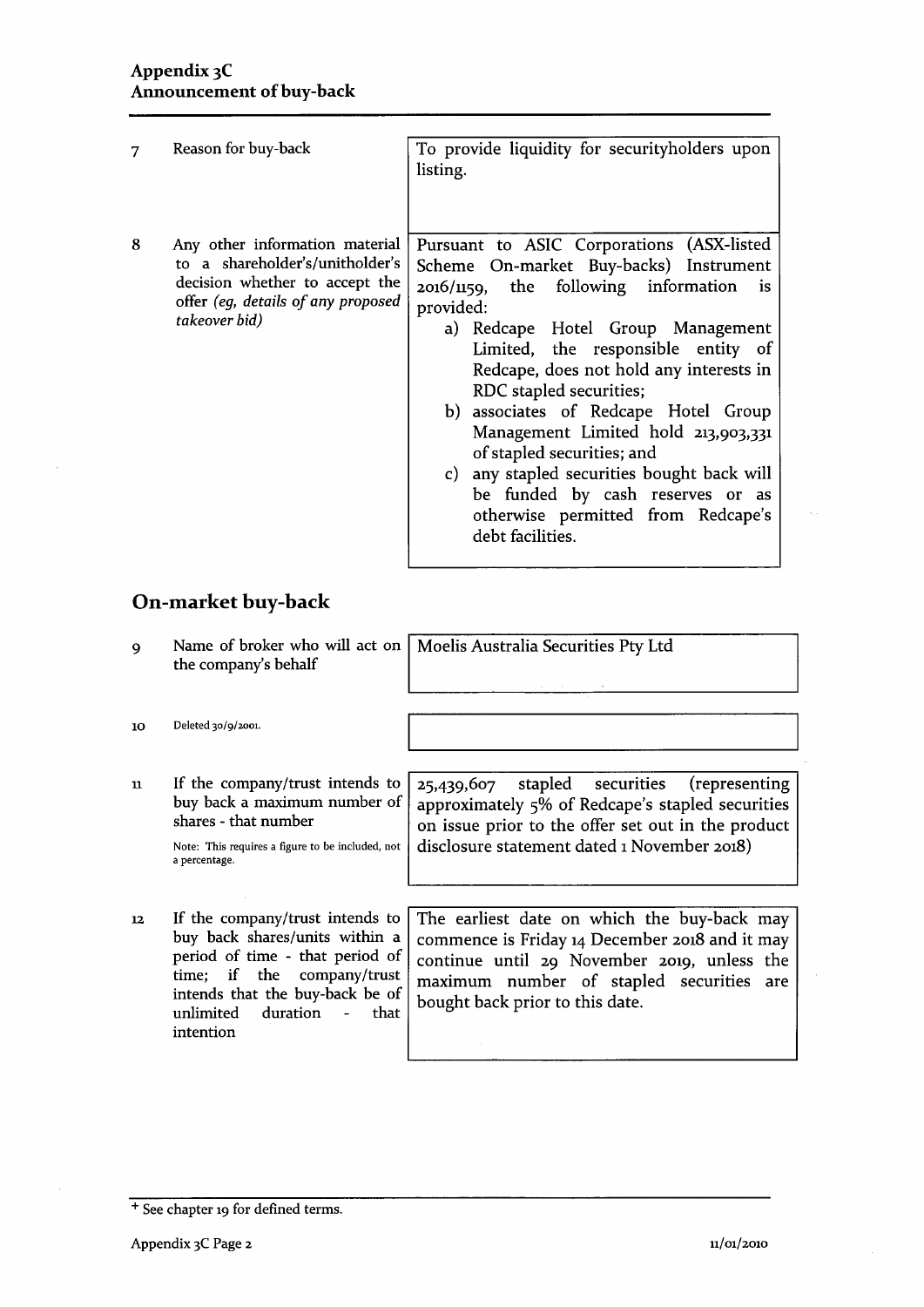| 13 | buv.<br>conditions | If the company/trust intends to $ $ Stapled securities will only be bought back if the<br>back shares/units if $\vert$ trading price on ASX is \$1.13 or less (\$1.13<br>conditions are met - those $ $ represents the Pro Forma net assets per stapled<br>security). |
|----|--------------------|-----------------------------------------------------------------------------------------------------------------------------------------------------------------------------------------------------------------------------------------------------------------------|
|----|--------------------|-----------------------------------------------------------------------------------------------------------------------------------------------------------------------------------------------------------------------------------------------------------------------|

## Employee share scheme buy-back

Number of shares proposed to be  $N/A$  $14$ bought back

Price to be offered for shares 15

| <b>Selective buy-back</b> |
|---------------------------|

- Name of person or description of  $\sqrt{\frac{N}{A}}$ 16 class of person whose shares are proposed to be bought back
- Number of shares proposed to be  $\left\lceil \right. N/A$  $17$ bought back

 $18$ Price to be offered for shares

## **Equal access scheme**

- Percentage of shares proposed to 19  $N/A$ be bought back
- Total number of shares proposed  $\sqrt{\rm N/A}$  $20$ to be bought back if all offers are accepted
- Price to be offered for shares  $21$

 $N/A$ 

\*Record date for participation  $22$ offer

Cross reference: Appendix 7A, clause 9.

| in $\sqrt{\rm N/A}$ |  |  |  |
|---------------------|--|--|--|
|                     |  |  |  |
|                     |  |  |  |

 $\overline{N/A}$ 

 $N/A$